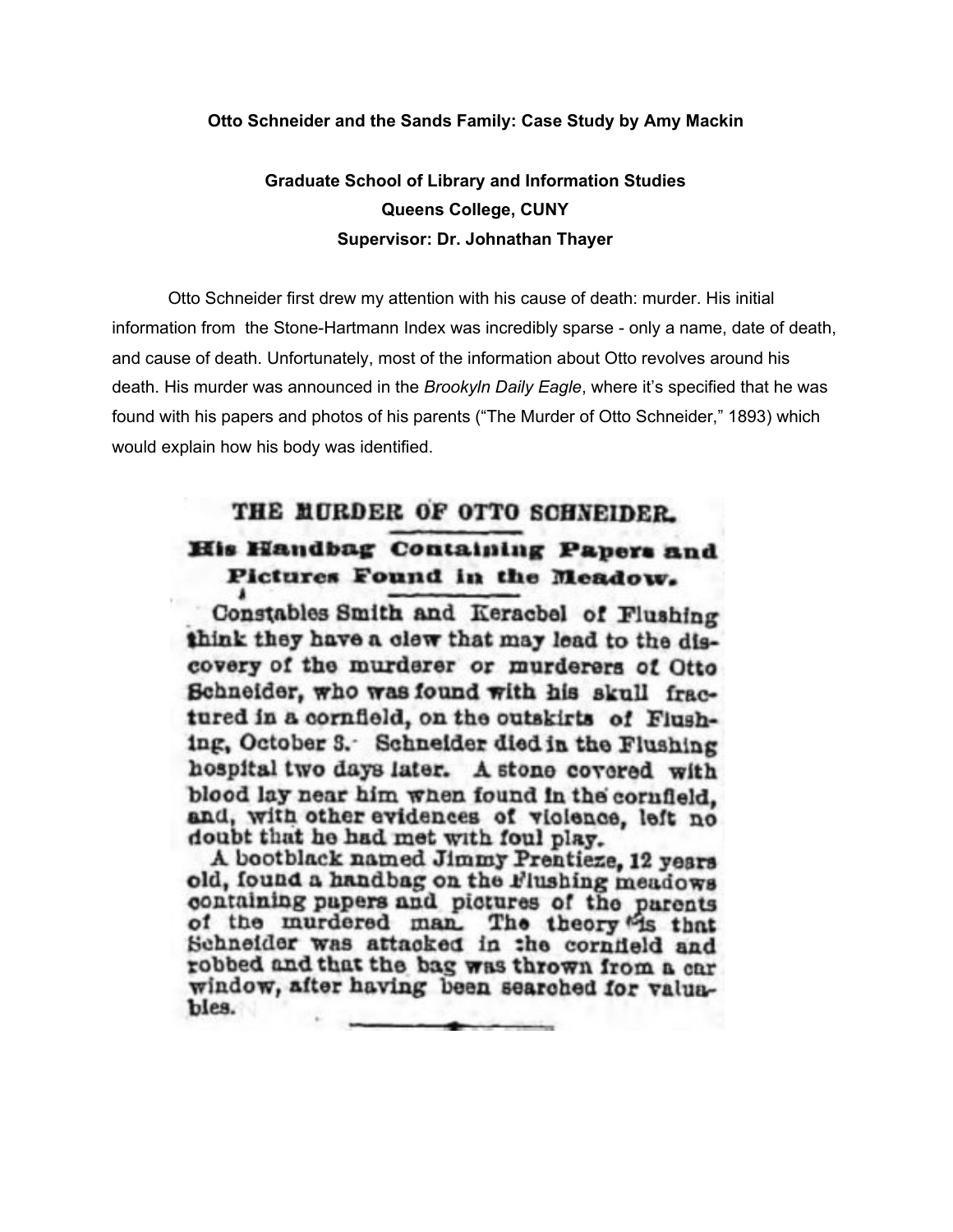The man accused of his murder, a Frank Lijox, was arrested in Long Island City on May 25, 1894, although he claimed his innocence against multiple charges ("Fought for the Prisoner", 1894).



In trying to find more information about Schneider, I found a record in New York Deaths and Burials, 1795-1952 that details an Otto Schneider who died on the same day: October 3rd 1893. However, this death record has a note under his name that says, "supposed name". Unfortunately, the original document is not available for digital viewing, so there are very few details as to what this means.

If Otto Schneider is his name, he can be found in the 1892 New York Census, where he's listed as living in Brooklyn with an estimated birth year of 1855. By looking at the original record, you can see he's listed as a conductor who is living with his wife, 26-year-old Florentine Schneider. By looking into Florentine Schneider, I discovered a birth record of their unnamed female child in 1890 in Brooklyn as well as her maiden name, Hill. Additionally, Florentine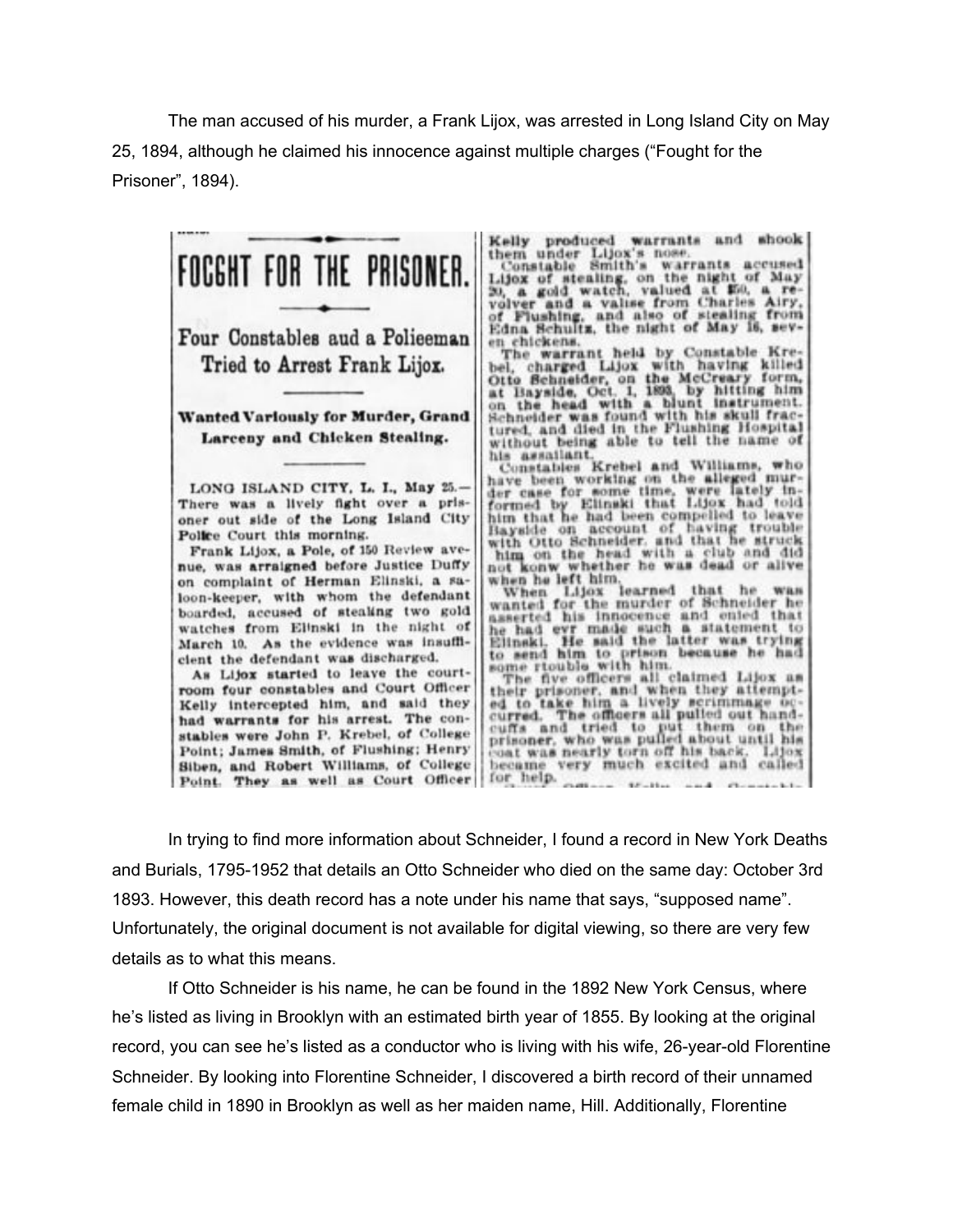Schneider can be found to have survived her husband by several years, appearing in the 1925 New York State Census at age 60, cementing her birth year between 1865 and 1866. Potentially, Florentine may also be found in the 1880 United States census as Flora Hill, the daughter of Lucy Hill - with an unnamed/mentioned husband. However, it cannot be forgotten that all of this information hinges on his name, which is questioned in his death record.

After struggling to find more information on Otto Schneider, I branched out to investigate a family I found in my section of the records: the Sands family. Three girls on the list, Bessie, Florence E., and Ada are all listed as the daughter of Henry and [?] Sands. It should be noted that Ada is transcribed in the Stone-Hartmann Index as Ada Sansa but was found in both New York Deaths and Burials, 1795-1952 and New York, State Death Index, 1880-1956 as Ada Sands. Further research through the New York Deaths and Burials, 1795-1952 led me to the discovery of their mothers name, Kesiah, although the spelling of her name differs from one record to another, being spelt Kezicih, Kiseah, and Kesiah. All three girls are listed as black, with parents Kiseah and Henry Sands and born in Flushing, leaving me confident that they were sisters. I tried to branch out to find more of the family and ended up discovering a number of children.

The first child I found was an unnamed child of Henry and Kesiah Sands, found in two death records. This unnamed child was found first in New York Deaths and Burials, 1795-1952 as an 11-year-old black child of unknown gender who was born around 1884 in Manhasset and died in Flushing on December 4th, 1895 and in the New York State Death Index, 1880-1956, having died on the same day. A look at the original record in the Death Index marks the child as "F" Sands, which may be an indicator of gender or name. Next in order of birth is the aforementioned Ada Sands, found on the Stone-Hartmann Index, having been born around 1887. Ada died around the age of 1, on September 8th of 1888. Next to be born was Florence, also found on the Stone-Hartmann Index, on July 6th, 1889 and unfortunately dying four days later. Next was Bessie Sands in 1892, who survived for only two years. The second child I discovered, separate from the Index, was Kaziah Margaret Sands. Her birth is detailed in two records, from New York Births And Christenings, 1640-1962 with a birth date of September 6th, 1892. Here, Henry is recorded as being 29, giving him an estimated birth year of 1863 while Kesiah is listed as 31-year-old Kaziah Valentine Sands, with an estimated birth year of 1861. The matching (relatively, in Kesiah's case) names, race, and location led me to believe that Kaziah Margaret was a part of the same family. Interestingly, I could not find a death record for Kaziah, so she presumably survived until adulthood.